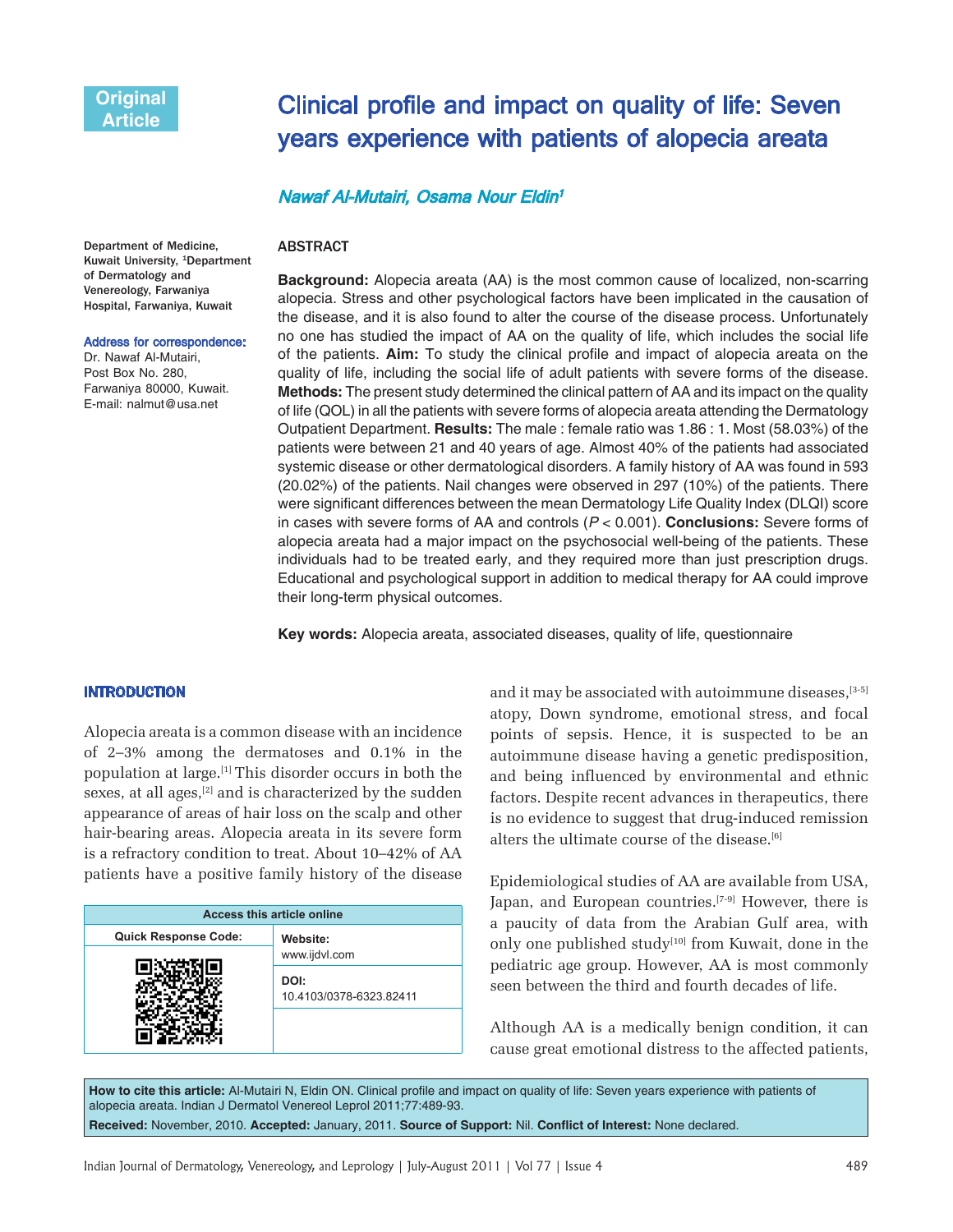and even their families.<sup>[11,12]</sup> Despite the prevalence of AA and the general impression of the dermatologists, it can have severe psychological impact on the patients.[13] There are almost no studies available in the literature on the impact of the disease on the QOL of the patient. Also, little is known about how the QOL of AA patients varies with the disease severity.

In this study, we have studied the profile of patients with alopecia areata, its association with various systemic diseases, and its impact on the quality of life of new patients, with severe forms of AA, attending Dermatology Outpatient Department (OPD) over a period of seven years. The findings of the DLQI were then compared with the control group constituted by healthy volunteers of similar age and sex.

## **METHODS**

All the new patients with alopecia areata seen in our department between August 2002 and July 2009 were enrolled in this study. The study was approved by the hospital ethics committee, and conformed to the provisions of the Declaration of Helsinki. All the subjects enrolled in this study gave their informed consent. The diagnosis of alopecia areata was made by a qualified dermatologist on a clinical basis. Investigations like potassium hydroxide (KOH) scrapings, biopsy, and so on, were done in cases where the diagnosis was not straightforward. The clinical details including age, nationality, sex, age of onset, duration of the disease, family history of AA, site of onset, sites affected, precipitating / aggravating factors, associated diseases with special reference to atopic disorders, thyroid disease, or any other significant disease were recorded for all the patients. All the patients were examined, to determine the sites affected, the morphological pattern, extent and severity of the disease, and nail involvement. Screening was also done for autoimmune, cutaneous and endocrine disorders by history and clinical examination. According to the severity of affection the patients were classified into circumscribed and severe forms. The severe form included alopecia universalis (AU), alopecia totalis (AT), and extensive alopecia areata [more than 10 patches scattered all over the body, in addition to the scalp  $(> 40\%)$  affection]. Routine investigations (including hemoglobin level, total and differential leukocyte counts, erythrocyte sedimentation rate, peripheral smear, and blood sugar) were conducted on all the patients. On their first visit, patients with severe forms of AA, of age  $\geq 21$  years, were given the Dermatology Life Quality Index (DLQI) questionnaire to fill up.

The Dermatology Life Quality Index questionnaire given by Finlay *et al.*,<sup>[14]</sup> was used, which had a total of 10 questions related to symptoms, feelings, friendships, sports activities, family activities, clothing pattern, work, studies, sexual activities, and treatment. All the questions referred to the preceding week. Each question was answered by 'not at all', 'only a little', 'quite a lot' or 'very much'. The maximum score for each of the 10 questions was 3, making a maximum possible score of 30. The validated DLQI score bandings used were: 0–1, 'no effect on QOL'; 2–5, 'small effect'; 6–10, 'moderate effect'; 11–20, 'very large effect'; and 21–30,'extremely large effect'. The mean total score of each questionnaire in patients with severe AA was compared with the mean total score of the control group by *t* test. The control group comprised of age- and sex-matched healthy volunteers, with no known chronic skin disease. The relation between the DLQI findings and the severity of AA was evaluated by the Pearson correlation test.

## RESULTS

Out of the 2962 new patients with AA, there were 1926 (65.02%) males and 1036 (34.97%) females with a male to female ratio of 1.86 : 1. A majority (58.03%) of patients were between 21 and 40 years of age. The duration of the disease was found to be extremely variable. It varied from two weeks to several years [Table 1]. More than two-third of the patients were greatly concerned about their disease and reported early (within six months of noticing the lesions). With most of them consulting within two weeks of developing the lesions, the scalp was found to be the most commonly affected site (68.6% of all the patients), followed by the face (22.34%). Ninety-one percent of all the female patients had scalp involvement. Four hundred and forty-seven patients (15.09%) had a severe form of the disease [Table 3]. About one-third of male children (< 13 years of age) had severe forms of AA [Tables 2 and 3].

| Table 1: Showing the distribution of patients according to<br>duration of the alopecia areata |               |                   |  |  |
|-----------------------------------------------------------------------------------------------|---------------|-------------------|--|--|
| <b>Duration</b>                                                                               | <b>Number</b> | <b>Percentage</b> |  |  |
| $\leq$ six months                                                                             | 2055          | 69.4              |  |  |
| $Six$ months $-$ one year                                                                     | 542           | 18.3              |  |  |
| > one year                                                                                    | 365           | 12.3              |  |  |
| Total                                                                                         | 2962          | 100               |  |  |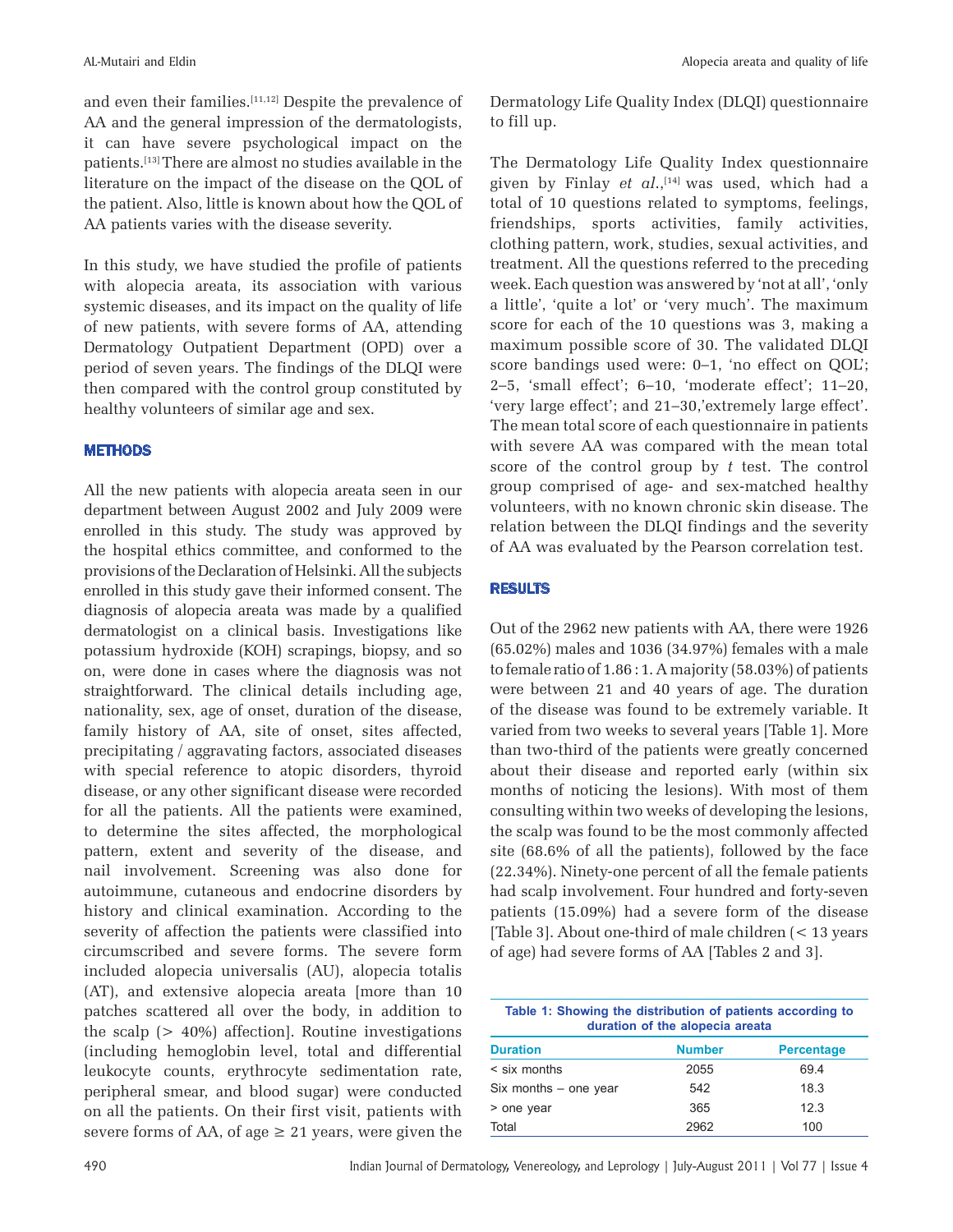| Table 2: Showing age distribution and gender of the patients with severe forms of alopecia areata |             |                                  |       |               |       |       |       |                                                                                              |       |
|---------------------------------------------------------------------------------------------------|-------------|----------------------------------|-------|---------------|-------|-------|-------|----------------------------------------------------------------------------------------------|-------|
| <b>Sex</b>                                                                                        | <b>Male</b> |                                  |       | <b>Female</b> |       |       | Total |                                                                                              |       |
| Age (Years)                                                                                       |             | Total no. No. of severe<br>cases | cases |               | cases | cases |       | % of severe Total no. No. of severe % of severe Total no. No. of severe % of severe<br>cases | cases |
| $0 - 12$                                                                                          | 135         | 43                               | 31.8  | 276           | 35    | 12.6  | 411   | 78                                                                                           | 19.0  |
| $13 - 20$                                                                                         | 212         | 48                               | 22.6  | 233           | 21    | 9.0   | 445   | 69                                                                                           | 15.5  |
| $21 - 30$                                                                                         | 726         | 93                               | 12.8  | 269           | 34    | 12.5  | 995   | 127                                                                                          | 12.7  |
| $31 - 40$                                                                                         | 558         | 94                               | 16.8  | 166           | 40    | 24.0  | 724   | 134                                                                                          | 18.5  |
| $41 - 50$                                                                                         | 256         | 18                               |       | 72            | 11    | 15.2  | 328   | 29                                                                                           | 8.8   |
| > 50                                                                                              | 39          | 4                                | 10.2  | 20            | 6     | 30    | 59    | 10                                                                                           | 16.9  |
| Total                                                                                             | 1926        | 300                              | 100   | 1036          | 147   | 100   | 2962  | 447                                                                                          | 100   |

| Table 3: Showing the patient profile in various forms of<br>severe* cases of alopecia areata |                 |               |               |             |  |
|----------------------------------------------------------------------------------------------|-----------------|---------------|---------------|-------------|--|
| <b>Type of AA</b>                                                                            | <b>Children</b> | <b>Adults</b> | <b>Total</b>  |             |  |
|                                                                                              | $(21 years)$    | <b>Male</b>   | <b>Female</b> |             |  |
| Alopecia totalis                                                                             | 57 (38.7)       | 77 (36.8)     | 59 (64.8)     | 193 (43.17) |  |
| <b>Extensive AA</b>                                                                          | 60(40.8)        | 98 (46.8)     | 16(17.5)      | 174 (38.92) |  |
| Alopecia<br>universalis                                                                      | 30(20.4)        | 34 (16.2)     | 16 (17.5)     | 80 (17.89)  |  |
| Total                                                                                        | 147 (32.8)      | 209 (46.7)    | 114(25.5)     | 447         |  |

\*The severe form included alopecia universalis (AU): showing complete hair loss from all body sites; alopecia totalis (AT): showing total loss of scalp hair; and extensive alopecia areata: having more than 10 patches scattered all over the body, in addition to the scalp (> 40%) affection, Figures in parentheses are in percentage

About 40%  $(n = 1184)$  of the patients had associated significant systemic or dermatological disorder. These included 503 (16.9%) with dermatitis other than atopic dermatitis, 164 (5.53%) with acne vulgaris, 148 (4.49%) with folliculitis, 109 (3.65%) with atopic dermatitis, 37 (1.24%) with vitiligo, 39 (1.31%) with thyroid disorder, 14 (0.47%) with diabetes mellitus, and 4 (0.13%) with collagen vascular disease. Positive family history of AA was elicited in first degree relatives of 593 (20%) patients. Nail changes were observed in 297 (10%) of the patients. Furthermore, the most common change seen was fine pitting of the finger nails.

According to the validated banding of the DLQI score, all our patients (age  $\geq$  21) with severe forms of AA reported a 'very large effect on QOL'. The mean DLQI score in patients (age>21 years) with severe forms of alopecia areata was found to be 13.54 [Table 4], whereas, in the age- and sex-matched controls the mean DLQI score was found to be 1.24. Statistically, there was no significant difference in the mean DLQI score of males and females, both in the patients as well as in the control groups. Also, statistically, no

| Table 4: The mean DLQI scores in patients (age $\geq$ 21 years) |  |
|-----------------------------------------------------------------|--|
| with severe AA and the control group were as follows            |  |

| Group (Age > Type of AA<br>21 years) |                         | No. of patients | <b>Mean DLQI</b><br>score |
|--------------------------------------|-------------------------|-----------------|---------------------------|
| Patients                             | <b>Extensive AA</b>     | 136             | 13.37                     |
|                                      | Alopecia totalis        | 114             | 13.5                      |
|                                      | Alopecia<br>universalis | 50              | 14.1                      |
|                                      | Total                   | 300             | 13.54                     |
| Controls                             |                         | 300             | 1.24                      |

DLQI: Dermatology life quality index

significant correlation was seen in the mean DLQI scores and duration of illness. The only statistically significant difference in the DLQI scores was seen in the severity of the disease. Moreover, the DLQI scores increased with the severity of AA among the various forms of severe alopecia areata, and were recorded as being the highest in patients with alopecia universalis [Table 4].

## **DISCUSSION**

In agreement with most of the earlier studies,  $[15,16]$ we observed a male preponderance (M/F : 1.86/1). According to our study, the boys had a significantly higher incidence (31%) of severe disease when compared to girls (13.6%). The scalp was found to be the most common site affected — in almost 70% of the patients, more so in female (91%) patients. Family members having AA were reported in 10 to 20% of the patients.[3,17] Our figure of 20% was on the higher side. Many studies have reported an association between AA and atopy and between AA and autoimmune diseases.<sup>[17]</sup> Few recent reports<sup>[16,18]</sup> have reported relatively higher percentage of association (46 and 60.7%, respectively) between AA and atopy. However, in the present study the percentage has been found to be 3.7% in our patients.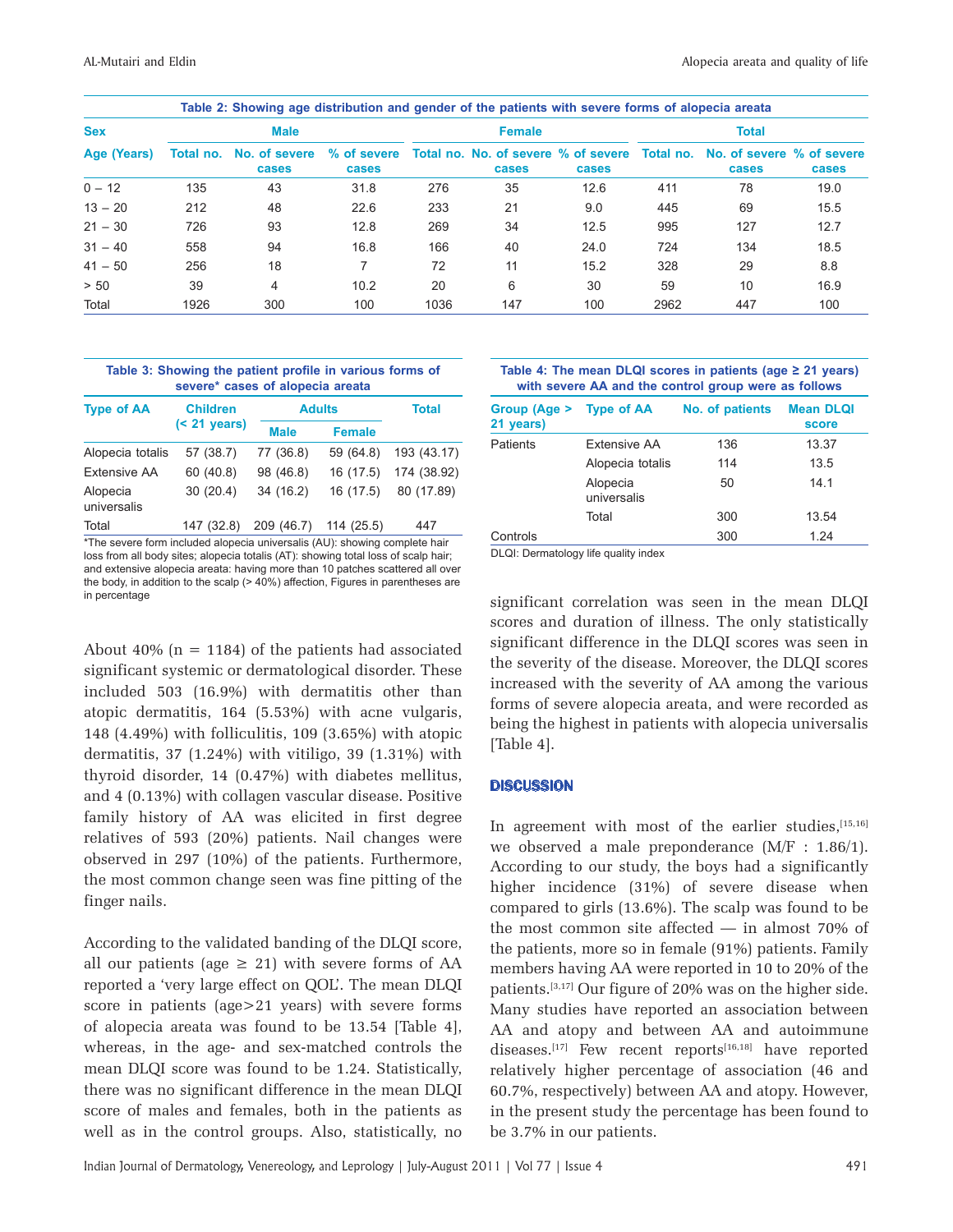Quality of life is a broad concept and is concerned with whether the disease or impairment limits the person's ability to fulfill a normal role, and it can be used to assess the burden of illness and the outcome of medical treatments. It is defined as the subjective perception of the impact on the health status, including the disease and its treatment, and on the physical, psychological, and social functioning and well-being of the patients.[19]

Quality of life (QOL) indicators are important in healthcare provision, in dermatology, for several reasons.[20] First, skin diseases are known to have a strong impact on social relations, daily activities, and the psychological status. This impact is more easily determined by the patient rather than by the physician. Second, the effectiveness of the treatment can be assessed by using QOL scores, in addition to physical assessment. Third, healthcare provision is getting expensive and patients with different diseases, including non-dermatological ones, may compete for the limited funding resources. Thus, expensive treatments or significant resources associated with the management of a particular condition are easier to justify in diseases that can be objectively demonstrated to impact significantly on the QOL.

There are several validated QOL instruments to measure the impact of skin diseases on QOL.[21] The Dermatology Life Quality Index (DLQI) is a dermatology-specific QOL measure that has been well validated, used in many diseases, and translated into many languages.[22]

Various skin diseases have been recognized as having a detrimental effect on the quality of life of the patients. This psychosocial aspect of a skin disease has important implications for optimal management of patients.[23] Although dermatologists and other clinicians have long recognized the impact of skin diseases on a patient's life, it is only recently that quality of life measures have been used as assessment parameters in the management of chronic skin diseases and in the evaluation of new treatments.[24] Diseasespecific indices of disability have been developed to record the impact of atopic dermatitis, psoriasis, and  $acne.$ <sup>[25]</sup>

One earlier study<sup>[26]</sup> available in the literature on the effect of AA on QOL has stressed only on the psychological impact of the disease. The index used to measure the disease did not contain indicators for the social disturbances. Very recently two more studies[27,28] on this topic have been published, but both have a very small sample size. We, in this study have used DLQI, which also includes the social aspect. We have found that in all the patients with severe forms of AA, the disease not only has a severe psychological impact, but also causes a marked disturbance in the social life of the patients, forcing them to change their hair style, alter the type of clothing, and avoid social meetings. Hence, we feel that in addition to medical treatments, patients with severe forms of the disease need some kind of counseling, to negate the ill effects of the disease on their psychosocial well-being. Moreover, the efficacy of any treatment must also consider the improvement in QOL, and not just see the percentage of hair re-growth. This is because there are many patients with significant, but patchy hair regrowth after treatment, who do not show comparable improvement in the DLQI scores.

## REFERENCES

- 1. Healy E, Rogers S. PUVA treatment for alopecia areata- does it work? A retrospective review of 102 cases. Br J Dermatol 1993;129:42-4.
- 2. Muller SA, Winkelmann RK. Alopecia areata: An evaluation of 736 patients. Arch Dermatol 1963;88:290-7.
- 3. Cunliffe WJ, Hall R, Stevenson CJ, Weightman D. Alopecia areata, thyroid disease, and autoimmunity. Br J Dermatol 1969;81:877-81.
- 4. Friedman PS. Alopecia areata and autoimmunity. Br J Dermatol 1981;105:153-7.
- 5. Kubota A, Komiyama A, Hasegawa O. Myasthenia gravis and alopecia areata. Neurology 1997;48:774-5.
- 6. Fiedler VC. Alopecia areata. A review of therapy, efficacy, safety and mechanism. Arch Dermatol 1992;128:1519-29.
- 7. De Berker DA, Messenger AG, Sinclair RD. Disorders of hair. In: Burns T, Breathnach S, Cox N, Griffiths C, editors. Rook's textbook of Dermatology. Vol 4. Oxford: Blackwell Scientific Publications; 2004. p. 63.36-63.46.
- 8. Price VH. Alopecia areata; Clinical aspects. J Invest Dermatol 1991;96:68S.
- 9. Drake LA, Ceilley RI, Cornelision RL, Dobes WL, Dorner W, Goltz RW, *et al*. Guidelines of care for alopecia areata. J Am Acad Dermatol 1992;26:247-50.
- 10. Nanda A, Al-Fouzan AS, Al-Hasawi F. Alopecia areata in children: A clinical profile. Pediatr Dermatol 2002;19:482-5.
- 11. García-Hernández MJ, Ruiz-Doblado S, Rodriguez-Pichardo A, Camacho F. Alopecia areata, stress and psychiatric disorders: A review. J Dermatol 1999;26:625-32.
- 12. Basra MK, Edmunds O, Salek MS, Finlay AY. Measurement of family impact of skin disease: Further validation of the Family Dermatology Life Quality Index (FDLQI). J Eur Acad Dermatol Venereol 2008;22:813-21.
- 13. Kos L, Conlon J. An update on alopecia areata. Curr Opin Pediatr 2009;21:475-80.
- 14. Finlay AY, Khan GK. Dermatology Life Quality Index (DLQI)- -a simple practical measure for routine clinical use. Clin Exp Dermatol 1994;19:210-6.
- 15. Sharma VK, Dawn G, Kumar B. Profile of alopecia areata in Northern India. Int J Dermatol 1996;35:22-7.